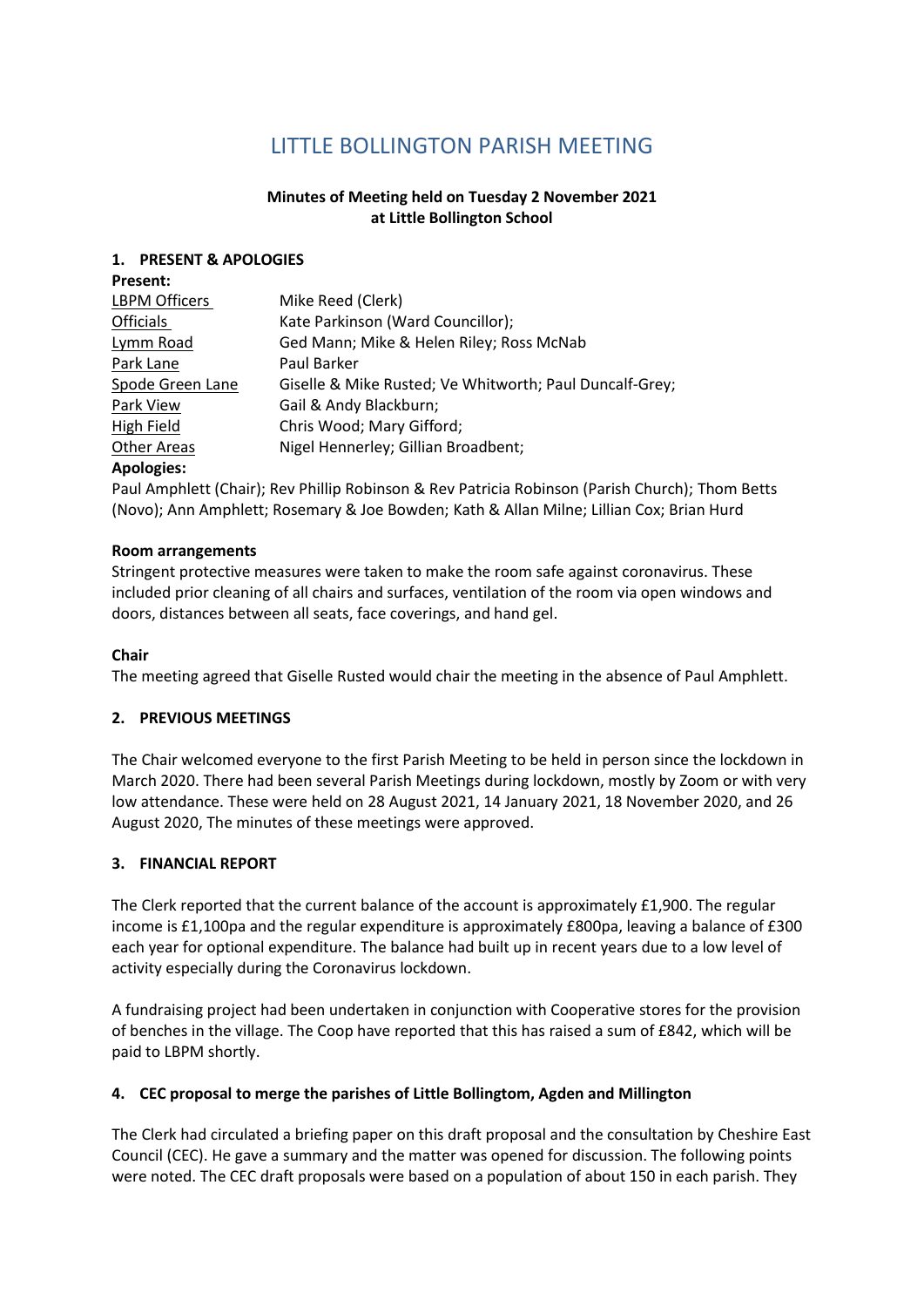fail to take account of the imminent increase of 20% in the Little Bollington population following completion of the Stamford Arms redevelopment. The CEC consultation is open until 28 November. Little Bollington School is the only public building in this wider area, although meetings can be legally held in pubs, provided that alcoholic drinks are not consumed. The merged body could be called a Parish Council, or it could be called a Community Council, Neighbourhood Council, or Village Council. Elections would be held to appoint eight councillors on the new body. Little Bollington could set up a local committee to consider local views, and it may be possible for this to report to the new body. There would be a single parish precept for the combined area. There will be one Clerk which will allow a saving in overall expenditure for the three areas. The local community can continue to organise social events independently of the Parish Council. Millington Parish Council will meet on 9 November to consider the proposed merger.

It was proposed to respond to the consultation that LBPM would support the proposed merger provided that there will be proportional representation on the Council of elected members to fairly represent each area and provided that measures are taken to protect the local sense of identity and spirit of community.

#### **5. POSITION OF CHAIR AND CLERK**

The Clerk reported that Paul Amphlett had expressed his wish to resign from the position of Chair of the Parish Meeting. The resignation was accepted by the meeting with thanks to Paul for his service. It was agreed to seek nominations for a new Chair and to hold an election at the next Parish Meeting.

The Clerk reminded the meeting of his longstanding wish to resign, but it had proved impossible to find a new Clerk from within the community. The following points were noted. The Parish Meeting has the power to increase the parish precept in order to pay a salary and recruit from the wider area. The salary would be about £1,100pa and would require a 100% increase in the Parish precept. This would mean the average precept would increase from about £17 per household to £34. This compares well with the precept in other areas and the meeting considered it reasonable. A new Parish Clerk would undertake the duties of administration, meetings, correspondence, finance and accounts. But they would not undertake other duties managed by the current Clerk, such as circulating news and items of interest, policy and action on local issues, chasing progress on local problems, preparing evidence and arguments regarding development proposals etc. It would still be necessary to recruit volunteers for this work. The meeting supported the option of an increased precept and external recruitment of a new Clerk. Another option is for the current Clerk to continue, but undertaking only the basic role, until the outcome of the CEC Governance review is decided. It was noted that the Clerk could simply resign leaving a vacancy to be filled. The Clerk agreed to consider these options and express a preference at the next meeting.

#### **6. LITTLE BOLLINGTON NEIGHBOURHOOD PLAN**

Ged Mann reported on the current status of the Neighbourhood Plan and the steps required for the plan to be approved and adopted. Considerable work has been done and investment of £9,000 has been made in commissioning independent reports by experts. The research and documentation is complete and ready for submission. But a Parish Meeting is not legally entitled to present a Neighbourhood Plan. It is therefore necessary to establish a Neighbourhood Forum for the area. This requires a minimum of 21 members although only a few will be required to undertake the bulk of the work. This body will then organise the next steps ie adopt a constitution, undertake a further public consultation, submission to CEC, local referendum, amendments if required, and adoption of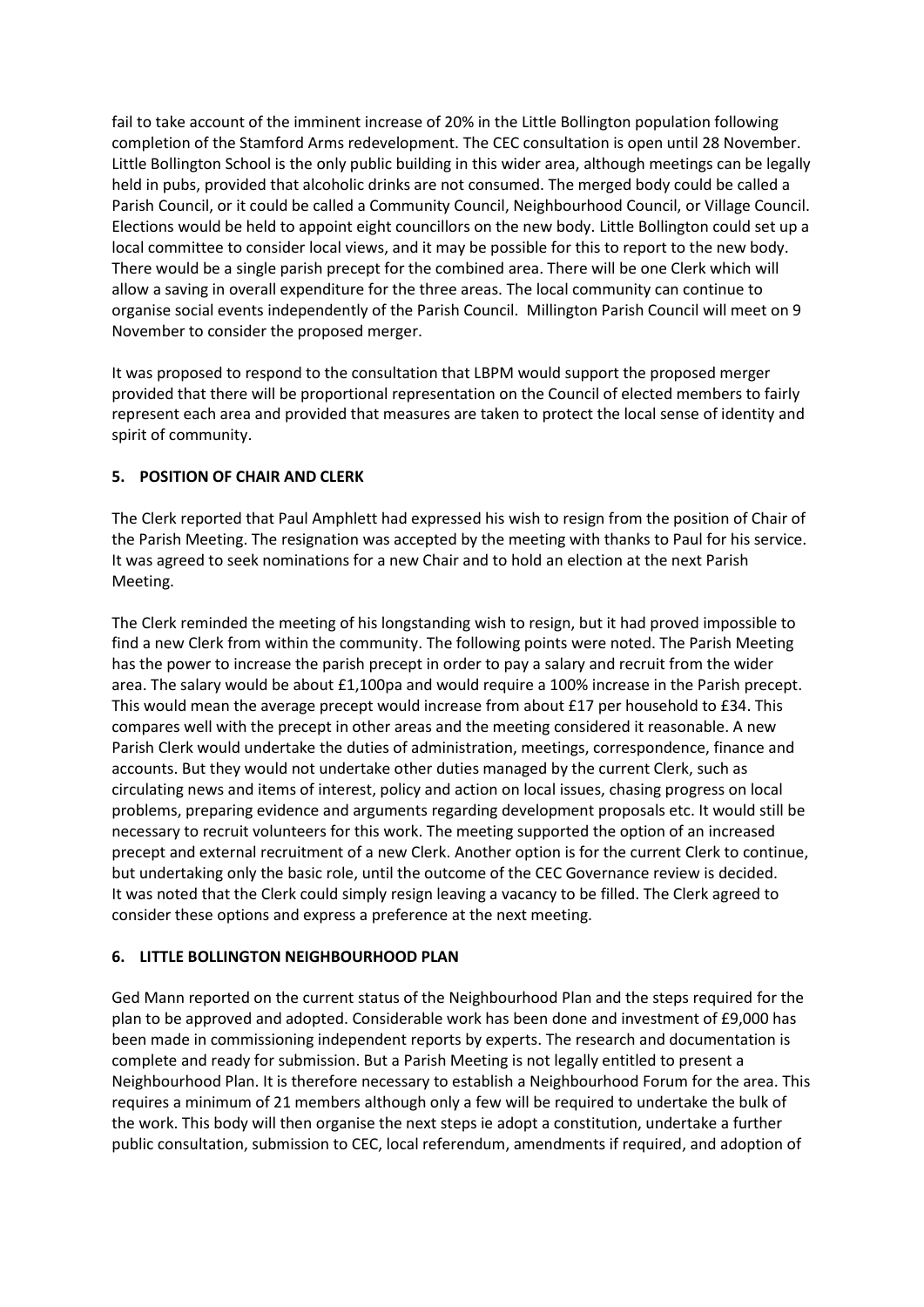the Plan. The timescale is expected to be about one year. Ged will seek to have the Neighbourhood Plan approved before any changes resulting from the CEC Governance review are implemented. The meeting supported the proposal and many present signed up to join the proposed Neighbourhood Forum. This is open to those who live or work in the area. Ged Mann will check whether non residents are allowed to join. The Clerk will circulate the invitation widely. The Chair and Clerk expressed thanks to Kirsty Mann for leading and managing the huge project to complete the Neighbourhood Plan and to Ged Mann for taking the lead in managing the process through to completion.

# **7. PROPOSED MOTORWAY SERVICE AREA ON M56/A556**

The Clerk had circulated details of the proposals by Tatton Group and Westmoreland Group to construct a motorway service area on green belt land around Yarwood Heath Farm. It was noted that, following a public enquiry, the green belt designation of this land was confirmed in the CEC Local Plan, which applies until the year 2030. The developers had promised many benefits including employment opportunities, food and other goods sourced locally, safety improvements to the new A556 roundabout, and financial contributions to local communities. The meeting noted other benefits including: a proposed cycleway; electric vehicle charging points; a quality design, including extensive landscaping and tree planting.

A number of concerns were expressed. The Clerk noted the comments and will ask for updates and any further information from the developers, including the date for submission of the planning application. The Clerk will ask the National Trust at Dunham Massey for their views on the proposals. It was agreed to consult all residents, then consider the proposals further and prepare comments on the Planning Application.

# **8. UPDATE ON OTHER PLANNING AND DEVELOPMENTS**

The Clerk reported that Thom Betts of Novo had intended to provide an update on the Stamford Arms development, but he was unable to attend due to illness. He will provide updates by email and at future meetings.

The Clerk reported that he had been unable to obtain updates from CEC on the two planning applications on land off Spode Green Lane. These are the retrospective application for farm buildings and the application for the dog exercise area.

# **9. OTHER BUSINESS**

Paul Barker announced the event in the Community Orchard on Park Lane on Sat 27 November. This will include fireworks and barbeque with baked potatoes and hot chocolate and marshmallows etc. Helen and Mike Riley announced a grand event at Ye Olde No. 3 pub on Saturday 6 November from 10am to midnight. This is a charity event for HGV drivers and will include food, music and other entertainments.

# **10. NEXT MEETING**

A further meeting will be held in December or early January to elect a new Chair, agree the precept for next year and other matters. Those present favoured a meeting in person rather than by digital means. They felt that the measures taken at this meeting provided a safe environment.